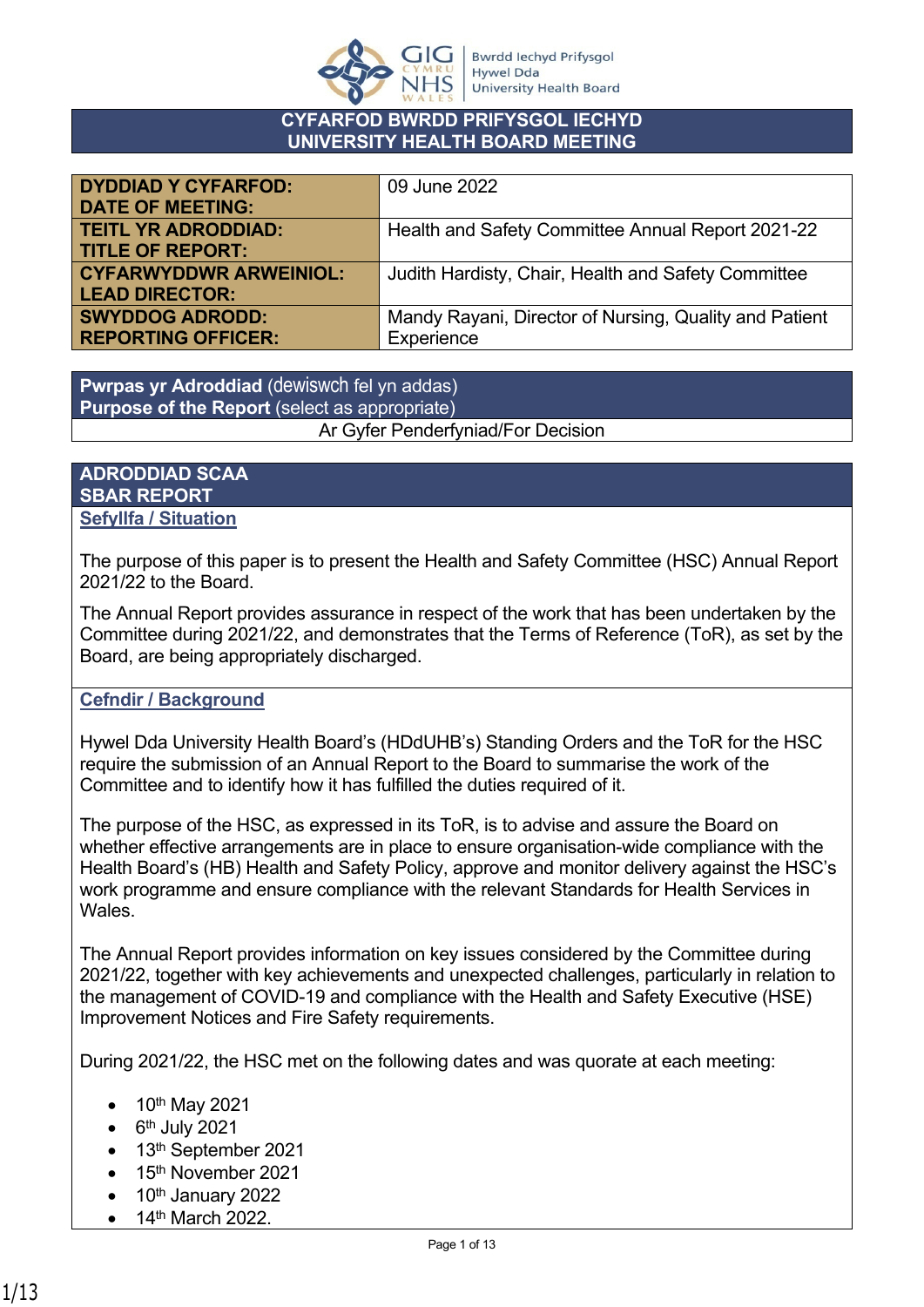## **Asesiad / Assessment**

# **Committee Terms of Reference and Principal Duties**

In discharging its duties, the Health and Safety Committee has received assurance during 2021/22 against areas of responsibility including the following:

- **HSC Self-Assessment 2020/21** The self-assessment questionnaire for 2020/21 had been refreshed in conformity with the format utilised by other Committees and an outcome report was presented in July 2021, which included suggested actions and proposals relating to further improvements that could be made. Assurance was provided that all actions resulting from the recommendations had been completed and all suggestions made for improvement had been progressed and acted upon.
- **Health & Safety Executive (HSE) Enforcement Action Update** The Committee received regular updates relating to the HSE Enforcement Action, detailing the continuing work towards compliance with the enforcement notices served against HDdUHB by the HSE in October 2019. At the May 2021 Committee meeting, it was noted that all material breaches had been formally signed-off, and of the four Improvement Notices (INs) which remained open at the time, two had completion dates of 25<sup>th</sup> June 2021 and the remaining two of 24<sup>th</sup> September 2021. At the July 2021 meeting, in respect of the feedback that had been received following visits by HSE Inspectors to both Prince Philip Hospital (PPH) and Bronglais General Hospital (BGH) to review progress against notices relating respectively to the management of Manual Handling, and Manual Handling in Theatres, Members were advised that while HSE feedback relating to findings from the visit to PPH had been positive, the BGH visit had identified further work to be undertaken with regard to outstanding actions. Members were informed that targeted meetings have been arranged with key staff members to ensure that the necessary compliance work is undertaken, together with the issuing of managers' checklists to monitor compliance with standards relating to manual handling and sharps safety. It was noted that, notwithstanding a level of disappointment expressed in relation to progress towards compliance with specific notices, good progress had been made overall to achieve compliance with outstanding Improvement Notices. At the September 2021 meeting, the Committee received a further update on the continuing work towards compliance. It was noted that the HSE correspondence focused on four key areas for improvement, including leadership, monitoring, competence and audit, and following the concerns raised by the HSE in relation to leadership at BGH, Members were assured that work has progressed and is being monitored. It was further noted that the HSE would be returning to undertake visits to various HDdUHB sites during October 2021. At the November 2021 meeting, the Committee was pleased to note that the visit by the HSE to Withybush General Hospital (WGH), South Pembrokeshire Hospital and Amman Valley Hospital during October 2021 had been extremely positive. The hard work undertaken by the staff involved was formally acknowledged.
- **Health & Safety Update Report** The Committee received regular reports, outlining the activity of the H&S Team for the period. Members were advised of a HB wide audit of social distancing compliance which had been undertaken as a joint exercise between the H&S Team and the Quality, Assurance and Safety Team, with findings reported back to both local managers and the relevant hospital General Manager/ Head of Nursing, and to the HSC at its meeting on 6th July 2021. Members discussed the allocation of lone–working devices to HB staff, particularly those working in community settings, and were informed that devices would be provided to staff based upon identified need, noting that, in view of restricted numbers of devices across the HB, checks would be undertaken to ensure that devices allocated are being used effectively. Members gained assurance that, overall, improvements have been made in relation to the various H&S themes, as described in the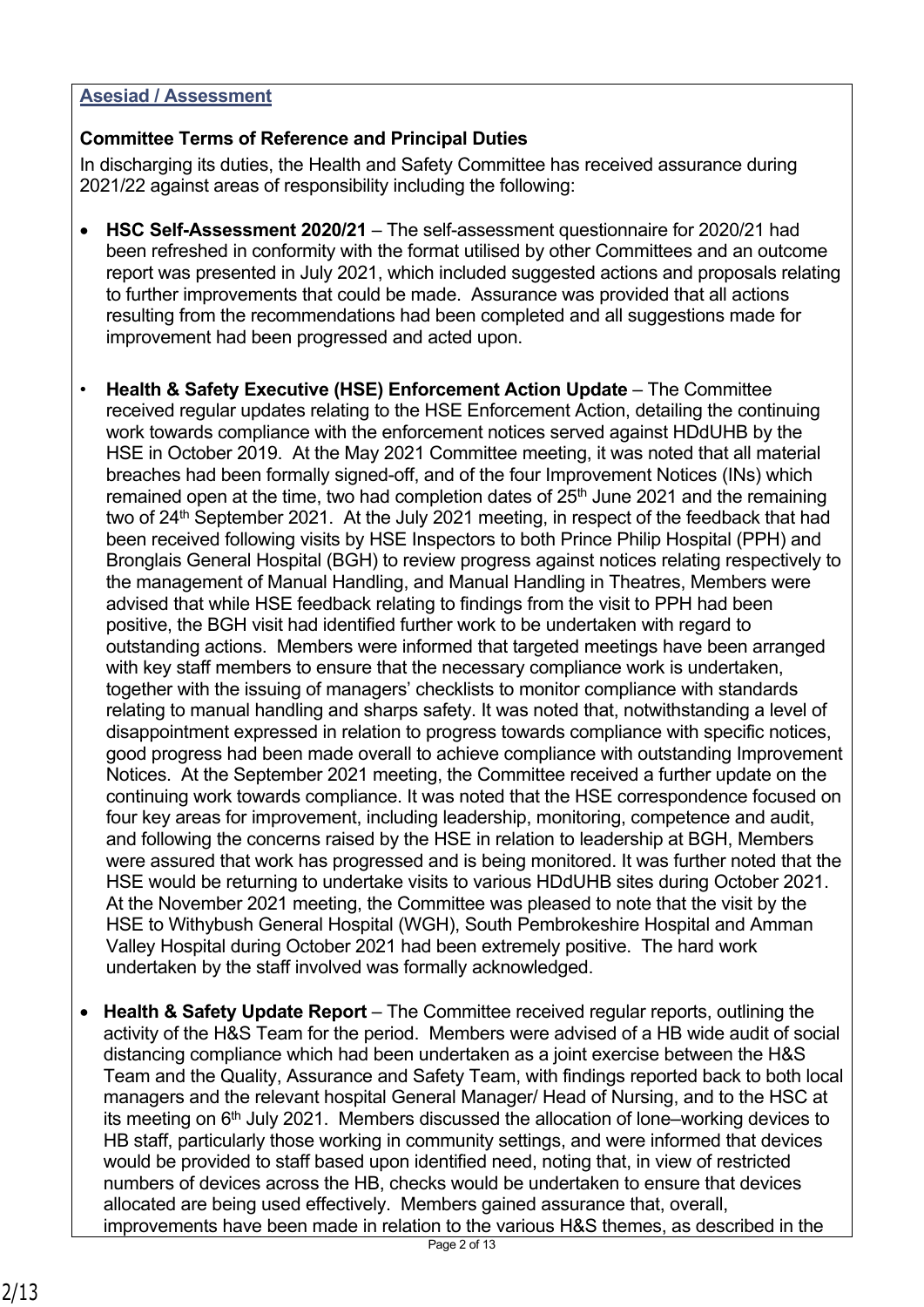report. Members welcomed the analysis included within the report of incidents of Violence and Aggression (V&A) directed towards staff, noting the detrimental impact upon staff and visitors alike of consistent low-level verbal abuse, and received assurance that all such incidents are followed up by the V&A Case Manager, with verbal abuse being treated equally as seriously as physical assault in terms of impact upon staff. Members were advised that further work would be undertaken to correlate data relating to incidents occurring across different services in order to identify individuals responsible for repeat offences. At the September 2021 meeting, the Committee received a further report, together with the Social Distancing Compliance Audit Report, providing an update on the activities of the Health and Safety Team for the period July to September 2021, covering a variety of health and safety topics against a background of high demand. The Committee's attention was drawn to the challenges impacting upon manual handling training associated with a lack of non-clinical accommodation space within Ceredigion, resulting in the temporary suspension of classroom based manual handling training for Ceredigion staff, with alternative accommodation requirements being pursued through the overarching Accommodation Group and discussions with partners such as Local Authority and Education. Members raised concerns regarding the lack of use of the personal safety devices issued and requested an update report after the actions to improve usage had been taken. In terms of the Social Distancing Compliance Audit, whilst acknowledging the need to remain cautious, Members noted the possibility of reducing social distancing to one-metre in low risk areas, while acknowledging the need to maintain the two-metre distance within patient areas, where possible. At the November 2021 meeting, the Committee received an update on the activities of the H&S Team for the period September to November 2021, including manual handling, violence and aggression, lone working devices, prevention and management of violence and aggression, social distancing arrangements and medical sharps safety. The Committee was pleased to note that a suitable manual handling training facility in Ceredigion had been sourced from Aberystwyth University, and that the previous low uptake of Peoplesafe lone working devices had been resolved. Challenges were acknowledged in terms of access to appropriate equipment to manage the increasing numbers of bariatric patients, with it noted that additional work would be undertaken to put appropriate pathways in place to avoid any unnecessary delays. Assurance was gained that work has progressed and improvements have been made in relation to the various health and safety themes detailed within the report. At the January 2022 meeting, the Committee received an update on the activities of the Health and Safety Team for the period November – December 2021, focusing on the Manual Handling Team's work, concerns associated with compliance with the Lifting Operations and Lifting Equipment Regulations (LOLER) and Omicron planning arrangements. At the March 2022 meeting, the report focused on COVID-19, Manual Handling, Security Management, Agile Working/Home Working, Reporting of Injuries, Diseases, Dangerous Occurrences (RIDDOR) and Policy updates. In order to alleviate pressures on the Manual Handling Team and to improve commencement dates for new starters, Members were informed that a four tier training model is being considered in line with the All Wales Manual Passport. In terms of security, Members noted that considerable work has been undertaken with Cardiff & Vale University Health Board, with an All Wales Security Management Group. It was further noted that during the forthcoming 12 months, focus will be upon security management across HDdUHB and an internal Management Group will be established. A draft HDdUHB Security Management Policy Framework is also being developed and will be shared with stakeholders. Recognising the low training compliance amongst both acute and community based staff in terms of Prevention, Assessment & Management of Violence & Aggression (PAMOVA), Members were assured by the proposal to increase the capacity of the PAMOVA Team to enable additional training to be provided.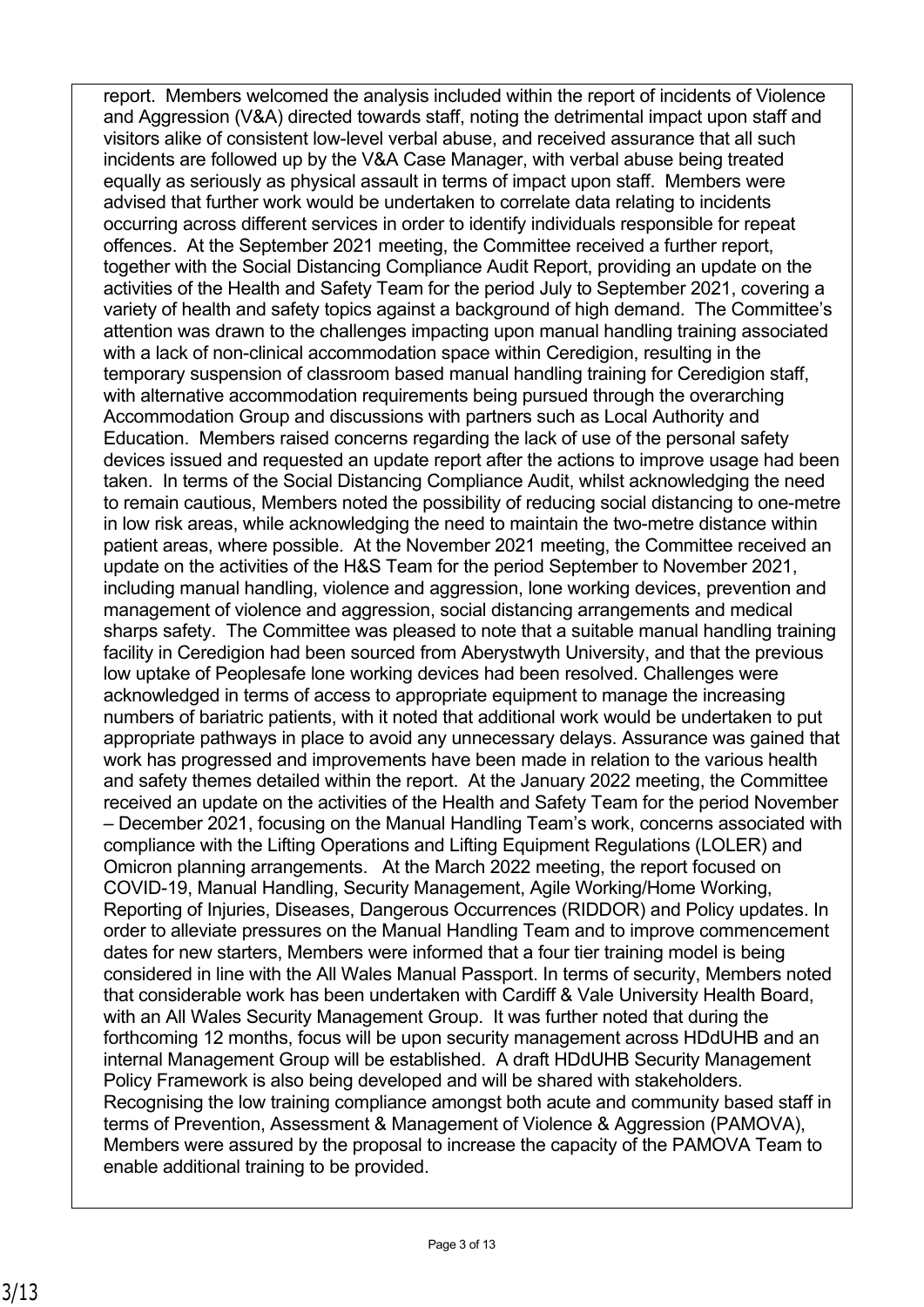- **Health & Safety Regulations** The Committee received regular updates with regard to H&S regulations, in order to provide assurance in regard to compliance against a number of key Health and Safety regulations which are included in the Health and Safety at Work etc. Act (HASAWA). Members recognised that legislative requirements and risk assessments should be followed for members of staff working from home, and noted at the May 2021 meeting that full consideration would be given to this matter. Assurance was received that the fundamental elements of the Management of Health and Safety at Work Regulations (MHSWR) are being complied with and that improvements required would be progressed by the responsible management teams. At the July 2021 meeting, the Committee received the Health and Safety Regulations: Management of Health and Safety at Work Regulations report, providing information relating to the HB's compliance with the Personal Protective Equipment (PPE) Regulations 1992. Members were pleased to note a high level of compliance against employer duties which are included within the regulations, thus providing the necessary assurance to the organisation, which in turn is conveyed to staff regarding the effectiveness of PPE equipment issued, and the robustness of processes in place to manage the maintenance and checking of equipment. At the November 2021 meeting, the Committee received the Health and Safety (Sharps Instruments in Healthcare) Regulations 2013 (the Sharps Regulations) report. A level of assurance was received that HDdUHB is compliant with the legislation, and that during the previous few months, all clinical areas had been visited to remove any non-safety sharps devices in use, with arrangements in place to cease the ordering of certain inappropriate devices. At the January 2022 meeting, the Committee received the Health and Safety Regulations: Control of Substances Hazardous to Health (COSHH) 2002 (as amended) report, noting the wide range of hazardous substances in use across HDdUHB, and the situations where there may be a risk of exposure to dust, fumes, asphyxiants, carcinogens, asthmagens, and workassociated biological agents. The Committee received assurance that COSHH work is progressing and is kept under the focus of the H&S Team and that a further update would be presented to the HSC in July 2022. Also at the January 2022 meeting, the Committee received the Health and Safety Regulations – Estates Low Voltage (LV) Electricity Compliance report, providing assurance against a key area of the H&S regulations, the Electricity at Work Regulations 1989.
- **Health & Safety Environmental Report**  At the July 2021 meeting, the Committee received the Health and Safety Environmental Audit Report, forming one of a series of reports which provide assurance that proactive health and safety audits are being carried out in compliance with the Management of Health and Safety at Work Regulations 1999.
- **Health & Safety Dashboard** The Committee noted at its meeting in March 2022, that discussions are being undertaken with regard to developing a H&S Dashboard to ensure that meaningful and assuring data can be provided. It is anticipated that reports would be presented to the HSC from May 2022.
- **Lifting Operations and Lifting Equipment Regulations** At the March 2022 meeting, the Committee received the Lifting Operations and Lifting Equipment Regulations (LOLER) – Hoist Compliance Status in HDdUHB report, following concerns raised at the previous HSC meeting resulting in a request for a report to be presented to provide assurance that action is being undertaken in terms of LOLER compliance. It was noted that there are currently circa 31,000 devices on the HB's inventory which have their maintenance managed by Clinical Engineering using a risk based approach, and high risk equipment, e.g. ventilators, monitors, etc. has always achieved 100% compliance. Whilst 100% compliance is the aim for all equipment, this is not always feasible due to capacity and demand. It was noted that HDdUHB currently has a two year contract (commenced in January 2021) with Drive Devilbiss for the LOLER testing and maintenance of hoists.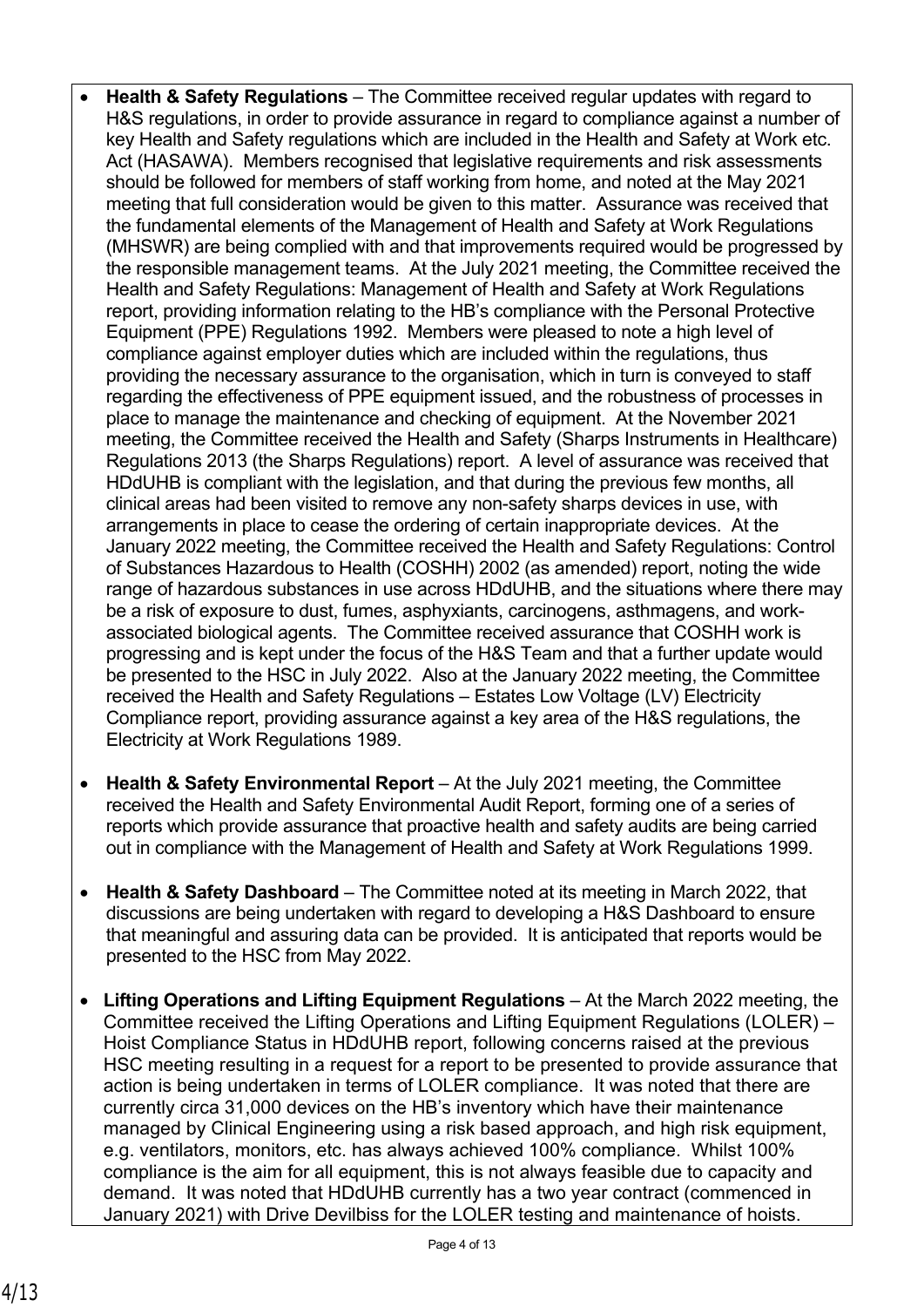Whilst the compliance level of 69% identified within the report falls considerably short of expectation, Members were pleased to note that as at the end of February 2022, compliance had increased to 89%. Members were assured that monthly contract and performance monitoring meetings are undertaken between representatives from Drive Devilbiss and Clinical Engineering, and during the February 2022 meeting, an action plan was agreed with the aim of achieving considerable improvement in the hoist compliance rate by the end of March 2022. The Committee gained assurance from the processes in place in terms of compliance with LOLER.

- **Fire Safety Governance Review** At the May 2021 meeting, the Committee received an assessment of the delivery of the HB's Fire Safety Action Plan, which had been developed in order to ensure that all improvements identified in a review of Fire Safety Governance were delivered. Members were assured that good progress was being made overall. Members were further assured that Mid & West Wales Fire & Rescue Service (MWWFRS) was supportive of the HB's approach, being confident that the organisation understood the risks and issues involved, and noted an expectation that this proactive engagement with all parties will pre-empt the issue of further Fire Enforcement Notices, recognising however that a significant amount of work is required to ensure compliance with Fire Safety regulations. Members were informed that Fire Risk Assessments (FRAs) undertaken across the HB's estate identified a range of key risks which required significant capital investment to address. Members were advised of limitations upon the ability of Fire Safety Teams to address the backlog of work required due to pre-commitments on the HB's Discretionary Capital Programme for 2021/22, and were informed that discussions were being held regarding whether further Fire Enforcement Business Justification Cases could be made to WG. Members were further informed of delays to MWWFRS fire safety inspections in many areas within the region as a result of COVID-19 restrictions upon entry to hospital sites. Overall, Members welcomed the progress made to date on the delivery of fire safety compliance.
- **Fire Enforcement Notices/HSE Action Update**  At the May 2021 meeting, the Committee received a report on the progress made in managing the requirements of the Fire Enforcement Notices (FENs) and Letters of Fire Safety Matters issued by MWWFRS on WGH and GGH, and advised that WGH Advanced Works were complete, and that the FEN would be rescinded by MWWFRS once fire service members could be approved to enter hospital sites. At the November 2021 meeting, the Committee received the HSE Enforcement Action Report, providing an update on the continued work towards compliance following the enforcement notices served against HDdUHB by the HSE in October 2019. The Committee was pleased to note that the visit by the HSE to WGH, South Pembrokeshire Hospital and Amman Valley Hospital during October 2021 had been extremely positive. The hard work undertaken by the staff involved was formally acknowledged.
- **Fire Safety Update Report** At the May 2021 meeting, the Committee received a report providing an update on Fire Safety Compliance across the HB, focusing specifically upon FRAs and associated actions, fire safety training, fire safety in field hospitals and capital availability for fire safety work. Members were assured that the current situation regarding FRAs is being managed appropriately. Members were informed that concerns remain in regard to the delivery of face-to-face fire safety training (Level 2), with compliance having been impacted by the pandemic, noting that this mainly relates to ward and departmentbased staff who are responsible for ward evacuations. Members were assured, however, that the Fire Safety Team was confident that sufficient capacity could be provided to achieve the HB's 2021/22 training target of 95% for all fire safety training levels. Significant concerns relating to the availability of Discretionary Capital for fire safety work in the current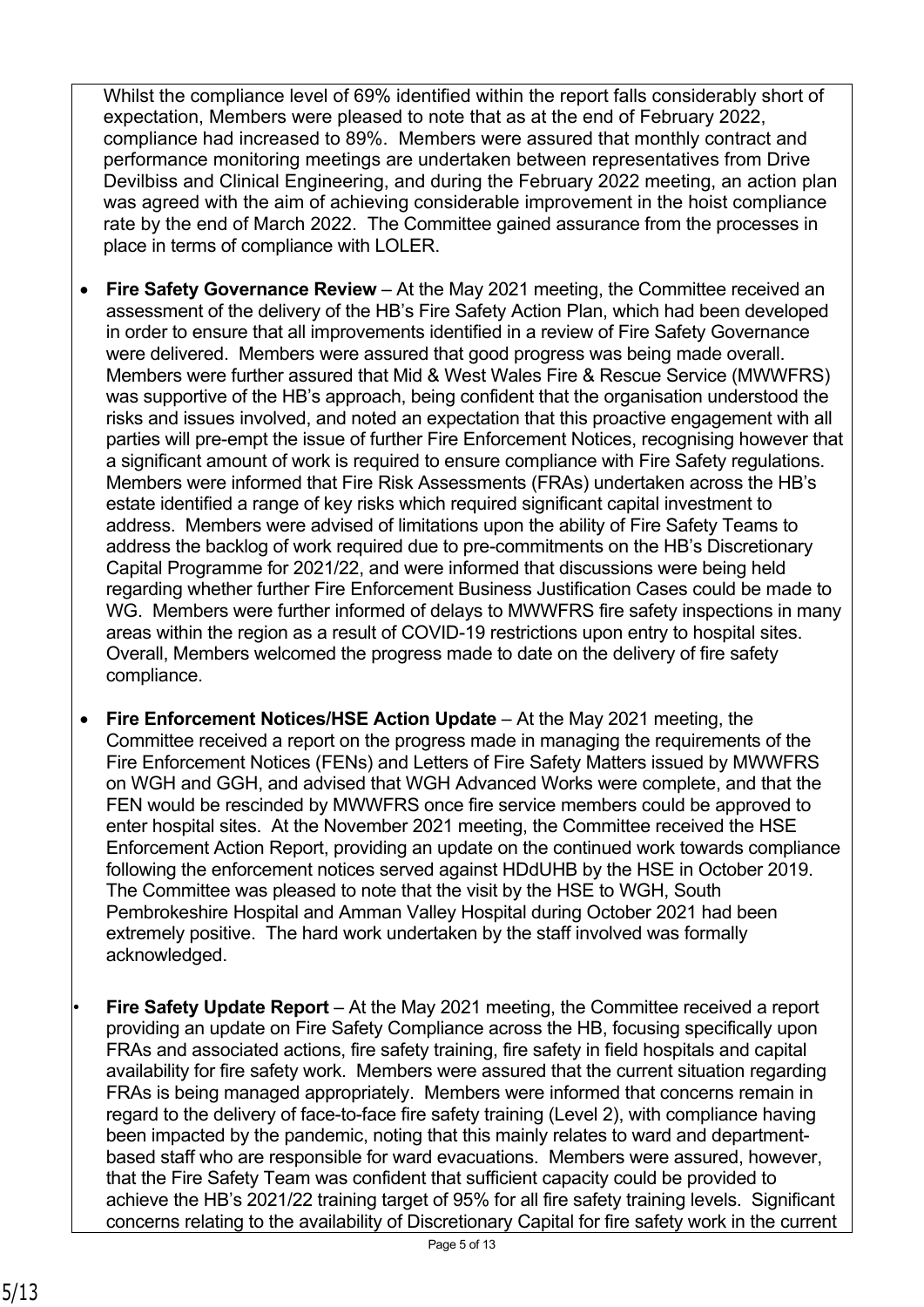financial year were re-iterated. At the July 2021 meeting, the Committee received a report providing updates in respect of FENs and Letters of Fire Safety Matters (LoFSMs), Fire Safety management and Fire Safety governance. Members noted a risk relating to Phase 2 works at WGH arising from potential challenges in identifying appropriate patient decant facilities and were advised that separate meetings are being held with WG as part of a scoping exercise for the capital cost and programme arrangements for works required to support Phase 2. In regard to Fire Safety management, Members noted that the number of outstanding FRAs had been reduced to 7, and that benchmarking this data with that of other Welsh HBs shows HDdUHB to be in a relatively good position in terms of the numbers of FRAs outstanding. With regard to Fire Safety governance, Members were informed that following a meeting with the Head of Quality & Governance, all items on the Fire Safety Governance Review Action Plan had been confirmed as completed, with the exception of one action. At the November 2021 meeting, the Committee received a further update on progress in managing FENs/LoFSMs, Fire Safety management and Fire Safety governance. It was noted that the advanced works at WGH had been delayed due to significant supply chain delivery issues and asbestos-related issues. It was further noted that substantial infrastructure work would be undertaken during the forthcoming 12 months, with funding now secured to deliver on the fire enforcements works across GGH and WGH. The Committee was pleased to note the slight improvement in fire training level 2 compliance. Confirmation was provided that assurance had been received from Welsh Government (WG) that the documentation submitted supported the necessary capital required for the business justification case stage of the demountable ward solution to support Phase 2 works, WGH. The Committee noted the updates concerning Phase 1 and 2 works at WGH, where completion on Phase 1 remains challenging, however Phase 2 works remain on target to be completed by April 2025. The Committee further noted that an appointment had been made to the vacant post of Head of Fire Safety Management following interviews held on 12<sup>th</sup> November 2021, and that compliance with fire safety training for levels 1 and 2 is on an increasing trend, with it anticipated that the re-introduction of face-to-face training would increase the level 3 compliance to the 80% target. The Committee was pleased to learn that the remaining overdue fire risk assessments would be completed by December 2021 and the Boris Fire Risk Assessment Management System would be fully implemented by the same timescale. At the January 2022 meeting, the Committee received a further update on progress in managing FENs/LoFSMs, Fire Safety management, and Fire Safety governance. The Committee noted the update concerning the overboarding works and that as a result of the required significant work, the anticipated completion date is now the end of December 2022. The Committee also noted that WG approved the sum of circa £16.5m in November 2021 for GGH Phase 1 works, with work commencing during the week of 17<sup>th</sup> January 2022. In terms of level 3 Fire Safety training, the Committee was assured that whilst compliance remains very low, this will continue to be monitored carefully. At the March 2022 meeting, the Committee received a further update on progress in managing FEN/LoFSMs, Fire Safety management, and Fire Safety governance. In terms of the fire enforcement notices/letters of fire safety matters (Phase 2), the Committee was pleased to note that works remain on programme to be completed by April 2025. The Committee was also pleased to note that the current number of overdue fire risk assessments remains at zero. Gratitude was expressed to the Director of Estates and the team involved for the substantial progress made in terms of fire safety matters.

• **Fire Safety Audit Report** – At the September 2021 meeting, the Committee received the Fire Safety Audit System Report April 2020 to March 2021, noting that an NHS Wales Shared Services Partnership - Specialist Estates Services fire audit is undertaken on an annual basis, with the latest audit report submitted to WG on 26<sup>th</sup> May 2021.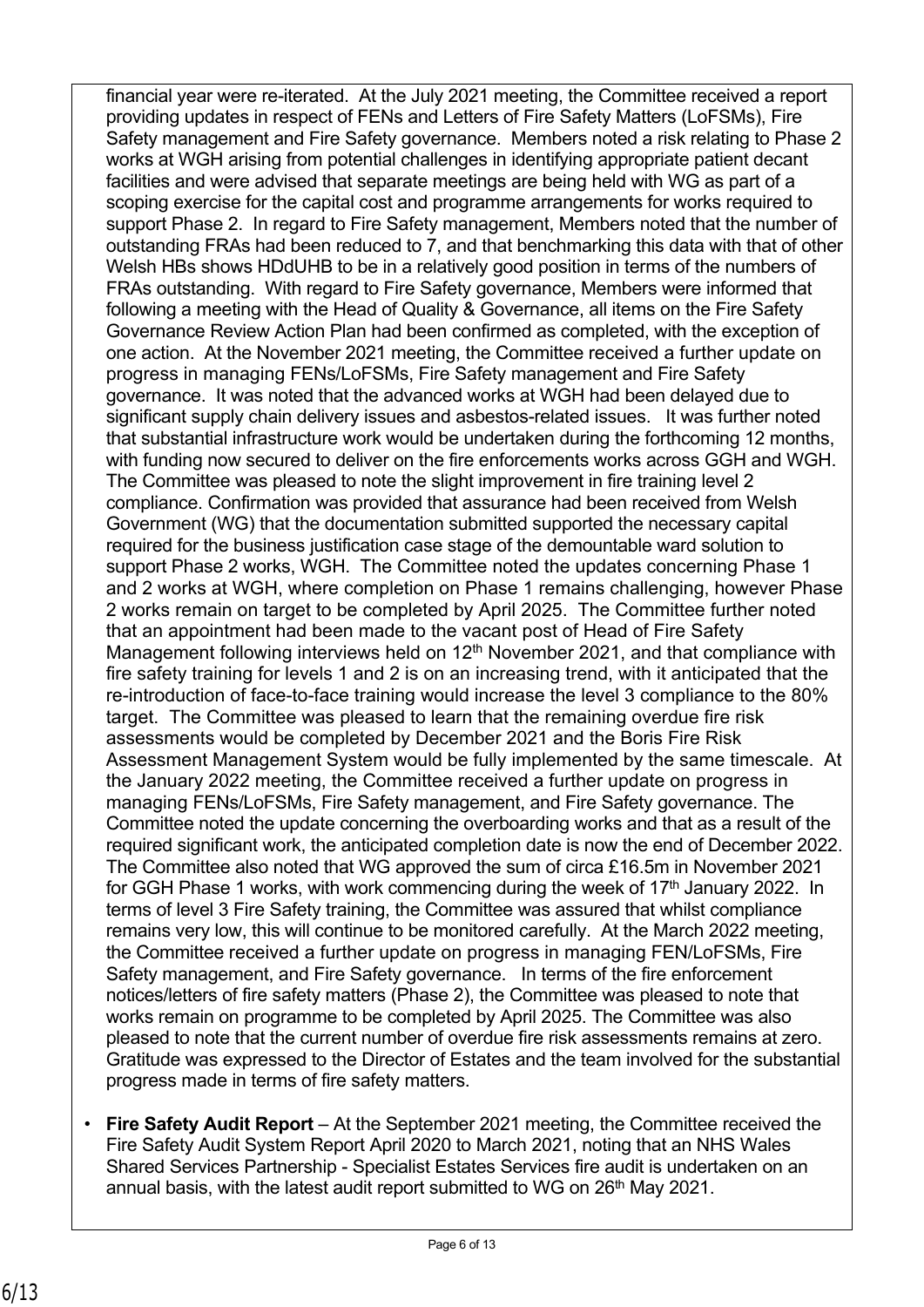- **PREVENT and CONTEST** The Committee received reports at the May and November 2021 meetings, providing a description of the various work streams included in the UK Government's CONTEST Counter-Terrorism Strategy, particularly the *Prevent* element, which aligns with the HB's safeguarding responsibilities, together with details of the HB's work with key community partners to support the Serious Violent Organised Crime Strategy. Members received assurance that under the *Prevent* work stream, good progress had been made, with the appointment of a dedicated V&A Case Manager within the HB freeing capacity to focus upon the work streams described. Members were informed that the *Protect* element of CONTEST relates to the HB's emergency planning, including staff protection, and will involve the development of a new definition for use in the identification of HB sites which require protection. Members were further informed that a consultation paper was being drawn up for submission to central government, which details the HB's current governance arrangements relating to areas included within *Protect* and proposes a review of these arrangements. Noting that the main concern arising from a 2018 survey by the Home Office Counter Terrorism and Security Advisers of the HB's physical security arrangements related to the lack of a dedicated Security Guard Force to support the HB's *Prepare* and *Protect* arrangements, Members queried whether there are plans to appoint security guards within HB sites. Assurance was provided that consideration is being given to the HB's security enforcement arrangements within the context of the legislative constraints which apply to action which may be taken by individual staff members in response to V&A, and the environment which the HB seeks to create in its hospitals.
- **Premises & Security** The Committee received a premises and security deep dive presentation at the November 2021 meeting, providing an update concerning both physical and system security.The lack of a security guard force across acute hospital sites and the utilisation of portering staff to undertake this function was acknowledged as a vulnerability.
- **Manual Handling Compliance**  The Committee received a Manual Handling Compliance presentation at the November 2021 meeting, noting that compliance is being well managed with a Manual Handling Policy in place to control risks associated with the handling of loads, and where the risks are deemed significant, to reduce or eliminate them using suitable and sufficient control measures. Members noted that external assurance had been received from the HSE endorsement that HDdUHB had satisfactorily complied with the effective arrangements for the monitoring and reviewing of the implementation of the Manual Handling Policy.
- **Deep Dive: Electrical Safety** At the March 2022 meeting, the Committee received a presentation relating to a deep dive of electrical equipment safety awareness, noting the substantial work undertaken in regard to raising awareness of the electrical safety of equipment across HDdUHB. It was noted that extremely positive feedback had been received from the visits undertaken to date.
- **Operational Risks** The Committee received regular reports relating to "deep dive" reviews of the operational risks which are assigned to the HSC, including Risk 652 (Site Security) and Risk 423 (Legionella). It was noted that a key risk to site security lay in the HB's lack of ability to lock down sites with an automated system at all critical access/egress points. Members supported the recommendation at the May 2021 meeting for each hospital site to review its Major Incident Plans to reflect the need to identify individuals who could operate access control systems efficiently, and to undertake a review of site security to reflect the CONTEXT Cymru duty as well as other associated issues, including anti-violence collaborative and smoke free legislative compliance. Members were informed of the mitigations implemented within HB sites to address the risk of harm to patients from Legionella, recognising the age of much of the HB's estate, and were advised of the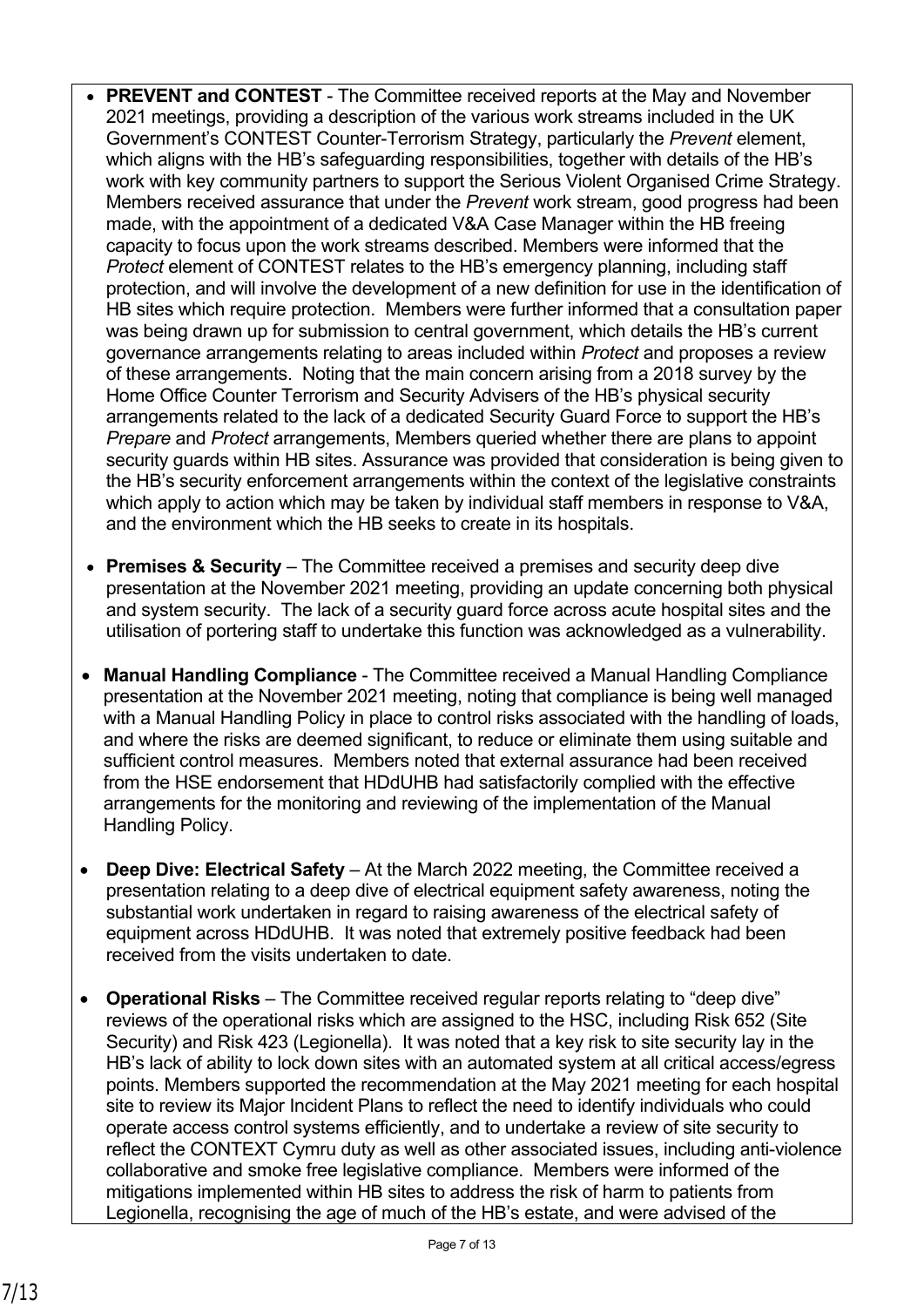extensive maintenance work required to map, lag and label water pipes. Members were assured that funding has been allocated within the Estates Directorate to support the identification of legionella-related risks within acute sites and to implement associated mitigations with water testing routinely undertaken. To mitigate legionella risk, the Committee supported the development of CAD (software) schematics for all sites, and audit of legionella run-off logs for low water usage areas, and where any control measures fail, for a site responsible person to undertake a further risk assessment of the individual circumstances, and if deemed a significant risk, for legionella sampling to be undertaken in that area.

In terms of needle stick injuries, being advised at the July 2021 Committee meeting of concerns relating to the high number of reported incidents involving 'sharps', with significantly higher numbers of incidents occurring in patients' homes, Members were assured by the following mitigations in place: review of safety engineered devices; circulation of a Sharps investigation checklist, with each sharps incident being followed up by Health and Safety Team; re-establishment of the Safer Sharps Group; consideration given to the re-appointment of a Procurement Nurse.

In terms of Environmental Risk - Possible Exposure to Radiation/ Chemicals to Hospital Sterile Disinfection Unit (HSDU) staff at GGH, Members were informed at the July 2021 meeting, that following concerns raised by the GGH HSDU Service Manager relating to the safety of staff working in the unit and specifically to the integrity of the floor slab separating the Radiology department and HSDU following recent construction work, a deep dive review of potential risks had been undertaken. Members were assured that initial concerns relating to ionising radiation exposure arising from the Radiology Department had been allayed following investigation and provision of expert advice, and noted that historical reviews of processes relating to the control of hazardous substances in the HB's HSDUs are being undertaken. Members were further assured that current processes relating to the control of hazardous substances in the HB's HSDUs are robust, and that the number of HB staff reporting health issues which may relate to exposure to radiation or to other hazardous substances is extremely low, with these issues not having been demonstrably inked with workplace exposure. Members noted that no similar issues had been reported for other HB hospital sites, and were advised that work undertaken in line with *Control of Substances Hazardous to Health* requirements would ensure that any future issues would be rapidly identified and reported.

In terms of V&A (including Lone Workers), the Committee received a presentation at the September 2021 meeting, providing assurance that all actions required of HDdUHB included within "Welsh Health Circular (WHC/2021/12) implementing the agreed approach to preventing violence and aggression towards NHS staff "are being complied with.

At the January 2022 meeting, the Committee received a presentation relating to a deep dive of the Corporate, Directorate and Service H&S themed risks, noting that there were 572 risks recorded on Datix which are scrutinised by the H&S Team periodically in order to review their scores, and 48 risks where the HSC is identified as the lead Committee. Members noted that as part of an exercise to review operational risk registers, all risks are being updated by the Assurance & Risk Team to ensure there is standardisation in terms of risk scores and identification. Assurance was provided that all H&S risks, at all levels, are being managed and actively reviewed.

- At the March 2022 meeting, the Committee received the Operational Risks Assigned to Health and Safety Committee report, noting the five risks presented in the Risk Register:
	- 1. Risk 708 Inappropriate storage solutions associated with patient files/documents affecting Ceredigion Community sites.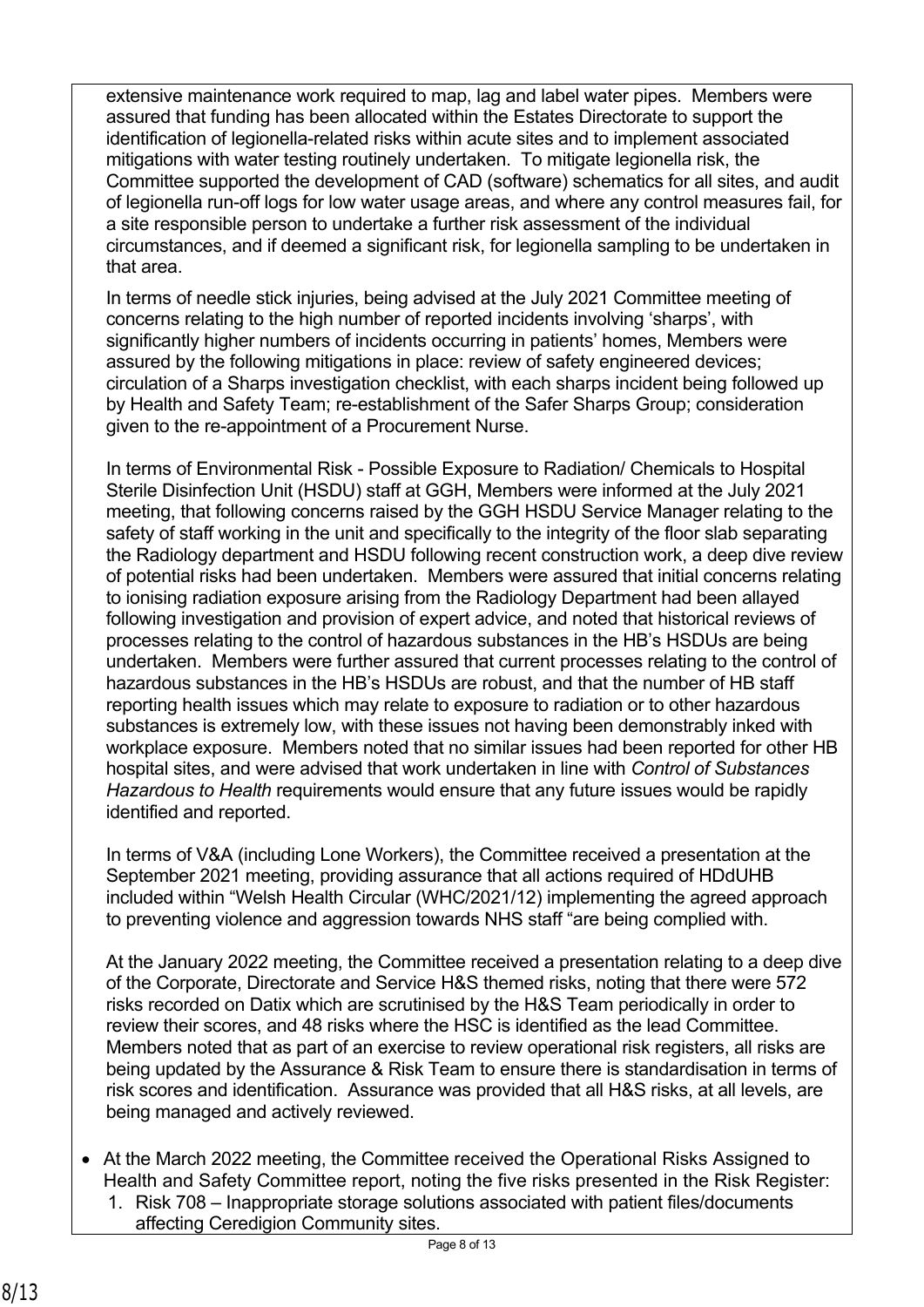- 2. Risk 1167 Volume of remedial works at community sites.
- 3. Risk 951 Improperly functioning fire alarm detection and operation (Withybush General Hospital).
- 4. Risk 503 Risks relating to the evacuation of bariatric (plus sized) patients in the event of an emergency.

5. Risk 425 – Failure to undertake electrical testing or fixed electrical boards. The Committee recognised a number of inconsistencies in terms of risk scoring and noted that this matter would be progressed by the Director of Nursing, Quality & Patient Experience, and the Director of Operations. The Committee gained assurance that all relevant controls and mitigating actions are in place to address the risks identified.

- **Corporate Risks** The Committee reviewed the following corporate-level risks, which were assigned to the HSC: Risk 1016 Increased COVID-19 infections from poor adherence to Social Distancing, Risk 813 Failure to fully comply with the requirements of the Regulatory Reform Order (Fire Safety) 2005, and Risk 1328 Security Management. The Committee gained assurance that all identified controls are in place and working effectively, and that all planned actions would be implemented within the stated timescales and would reduce the risks further and/or mitigate the impact, if the risks materialise.
- Welsh Health Circulars At the September 2021 meeting, the Committee received the Welsh Health Circulars (WHC) Assurance report, including an update on progress in relation to the implementation of WHCs, which fall under the HSC's remit. The Committee was pleased to note there were no red or amber status WHCs under the remit of the HSC, and only one WHC ascribed to HSC "012-21 Implementing the agreed approach to preventing Violence and Aggression towards NHS Staff in Wales", which is currently rated green status.
- **Planning Objectives Update** The Committee received regular Planning Objectives (PO) reports, providing an update on the progress made in the development of the two POs under the Executive leadership of the Director of Public Health that are aligned to the HSC: *4H – Review and refresh the Health Board's emergency planning and civil contingencies/public protection strategies and present to Board by December 2021. This should include learning from the COVID-19 pandemic. 4I – Achieve Gold level for the Defence Employers Recognition scheme by March 2022.*

The Committee noted that PO 4I has been achieved and is therefore closed. The Committee was informed at the November 2021 meeting that the Director of Therapies & Health Science would cover the portfolio for the two POs aligned to the HSC for the coming six months. Congratulations were expressed to HDdUHB for gaining the Defence Employer Scheme Gold Award in recognition of the support provided to the Armed Forces Community. In regard to PO 4H, the Committee noted that work on this has been deferred due to the COVID-19 pandemic and the new major trauma network. It is anticipated that the Major Incident Plan would be presented to the HSC in the Summer or Autumn of 2022 and that PO 4I is to be revised for 2022/23.

• **Health and Safety Performance Standards & Targets** – At the January 2022 meeting, the Committee received the Health and Safety Performance Standards and Targets report, setting out the Health, Safety and Security Department's objective of using information available to assure the HSC that throughout HDdUHB, arrangements to control health and safety risks are in place; comply with the law as a minimum; and operate effectively. It was noted that there is no single reliable measure of health and safety performance, and that what is required is a "basket" of measures or a "balanced scoreboard", providing information on a range of health and safety activities. With this in mind, the Health, Safety and Security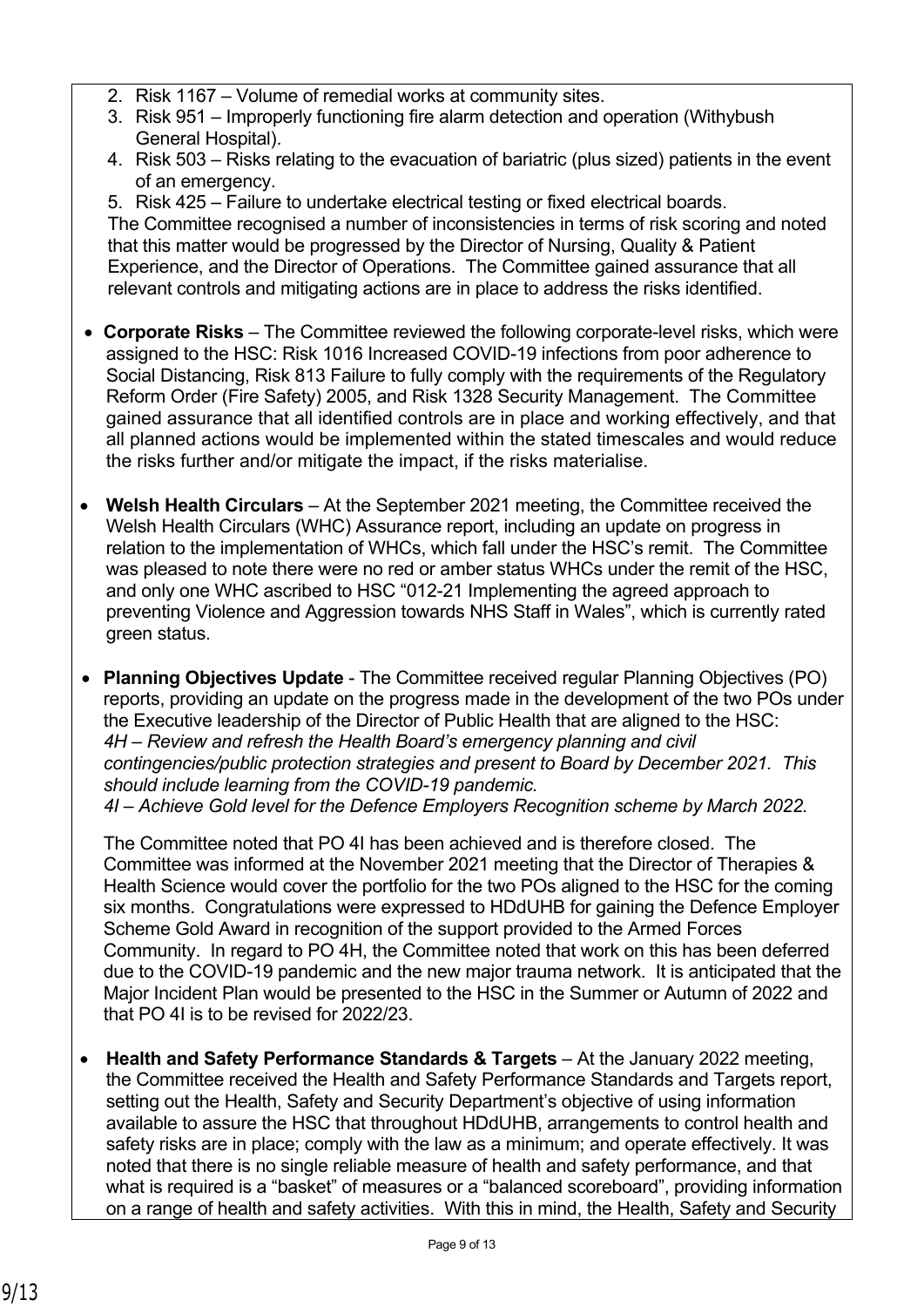Team have agreed Key Performance Indicators to enable HDdUHB to better measure and monitor health and safety performance. It was emphasised that this is a topic which the HSE is focused upon, and although work is progressing in terms of leading indicators, further focus on areas for progression is being undertaken. The Committee received assurance from the report that work is progressing in relation to how health and safety is being measured.

- **Operational Security Model Update** At the January 2022 meeting, the Committee received a verbal update with regard to the Operational Security Model, noting that this would be incorporated into the new Security Planning Objective (PO).
- **Policy Approval** The Committee approved the following policies during 2021/22:
	- ➢ Business Continuity Policy.
	- ➢ Lone Worker Policy.
	- ➢ Electrical Safety Policy.
	- ➢ Health & Safety Policy.
	- ➢ New and Expectant Mothers/Birthing Parents Procedure (Version 2).
	- ➢ Control of Substances Hazardous to Health (COSHH) Policy & Procedure (Version2).
	- ➢ Approval to the Extension of Health and Safety Policies (Lockdown Policy and Latex Policy).
	- ➢ Closed Circuit Television (CCTV) Policy.
	- ➢ Estates Ventilation Policy.
	- ➢ Medical Gas Policy.
	- ➢ First Aid at Work Procedure (Version 2).
	- ➢ Lone Worker Policy.
	- ➢ Latex Policy (Version 2).
	- ➢ Approval of a 6-month extension to Policy 144 Operational Maintenance Policy.
- **Key Risk and Issues/Matters of Concern** A number of key risks, issues and matters of concern were presented to Public Board following HSC meetings.

# May 2021:

- Significant concerns relating to the availability of Discretionary Capital for fire safety work in the current financial year, with Members informed that surveys carried out across the HB estate had identified fire safety requirements which would require significant capital expenditure to address. Members were assured that limitations upon the ability of Fire Safety Teams to address the backlog of Fire Safety work as a result of pre-commitments on the Discretionary Capital Programme for 2021/22 and the impact of the COVID-19 pandemic upon team capacity had been highlighted to the People, Planning and Performance Assurance Committee at its meeting on 27<sup>th</sup> April 2021, and that discussions were held regarding whether further Fire Enforcement Business Justification Cases could be made to WG.
- $\triangleright$  Concerns remain in regard to the delivery of face-to-face fire safety training, with compliance having been impacted by the COVID-19 pandemic. Members were advised that this mainly relates to ward and department-based staff who are responsible for ward evacuations, and were assured that the Fire Safety Team is confident that sufficient capacity can be provided to achieve the HB's 2021/22 training target of 95% for all fire safety training levels, and that opportunities to deliver all levels of fire safety training online are being explored, where deemed safe and appropriate.
- $\triangleright$  A key risk to site security lies in the HB's lack of ability to lock down sites with an automated system at all critical access/ egress points and there is a need to identify key individuals who have responsibility for operating access control systems, and to clarify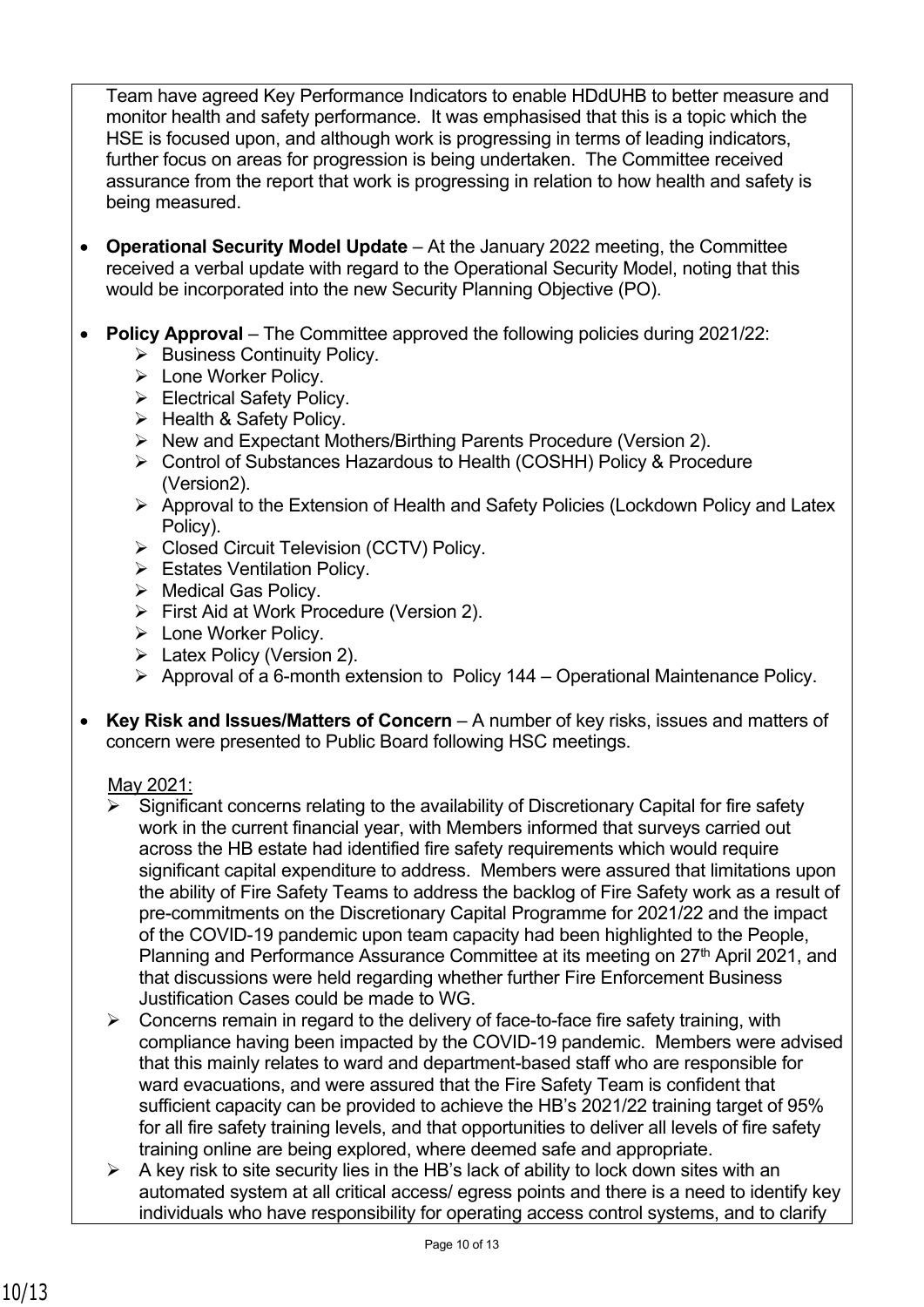their responsibilities. Members were informed that evidence that all HB areas have site security plans in place would be provided to the Committee in future CONTEST reporting.

- ➢ Concern relating to the lack of a dedicated Security Guard Force to support the HB's *Prepare* and *Protect* arrangements, highlighted in a 2018 survey undertaken by the Home Office Counter Terrorism and Security Advisers in relation to the HB's physical security arrangements. Members were advised that consideration is being given to the HB's security enforcement arrangements within the context of the legislative constraints which apply to action which may be taken by individual staff members in response to V&A, and the environment which the HB seeks to create in its hospitals.
- $\triangleright$  The need for directorate and operational engagement in ensuring that actions relating to HSE Notice compliance are delivered, particularly given the overarching requirement to re-establish governance processes as the HB moves out of the pandemic response phase. Members were informed that the Director of Nursing, Quality and Patient Experience had written to all site General Managers and senior managers to reinforce the need for individual ownership of actions to comply with IN requirements, particularly given that the HSE wish to see evidence of ownership of action plans at operational level.
- ➢ The need to ensure that MHSWR legislative requirements and risk assessments are followed for members of staff who are working from home, and to evidence that staff are working safely in a home-working environment. Members were informed that discussions had been held with the NWSSP Legal and Risk Team in relation to how compliance with ergonomic requirements may be demonstrated in the case of staff who choose to, or are required to, work from home.

# July 2021:

- $\triangleright$  Concerns expressed in regard to consistent low-level verbal abuse directed towards staff, and the need to recognise the detrimental impact of this type of abuse, upon patients and visitors in addition to staff members subject to this type of abuse. Members received assurance that staff are reporting verbal abuse, and that all such incidents are followed up by the V&A Case Manager, and were informed that warning letters formally signed by the Director of Operations are issued to patients and visitors who are identified as perpetrating incidents of V&A.
- ➢ Disappointing HSE feedback relating to findings from the visit to BGH which identified further work to be undertaken with regard to outstanding Improvement Notice actions relating to Manual Handling in Theatres. Members were informed that targeted meetings had been arranged with key staff members to ensure that the necessary work is undertaken.
- ➢ The identification by MWWFRS of nine fire doors in WGH which are of sub-standard installation, as a result of which MWWFRS is unable to lift the Fire Enforcement Notice and has issued a further notice issued requiring action to address its concerns. Members noted that corrective works would be completed by  $20<sup>th</sup>$  August 2021, and were assured that prevention measures were in place to mitigate against the procurement of sub-standard doors and other estates fittings.
- ➢ Potential risk relating to Phase 2 Fire Safety works in WGH arising from challenges in identifying appropriate patient decant facilities. Members were advised that work has been progressing to identify opportunities for appropriately-sized ward decant accommodation to be provided at WGH in the form of a demountable solution, and that meetings are being held with WG as part of a scoping exercise for the capital cost and programme arrangements for works required to support Phase 2.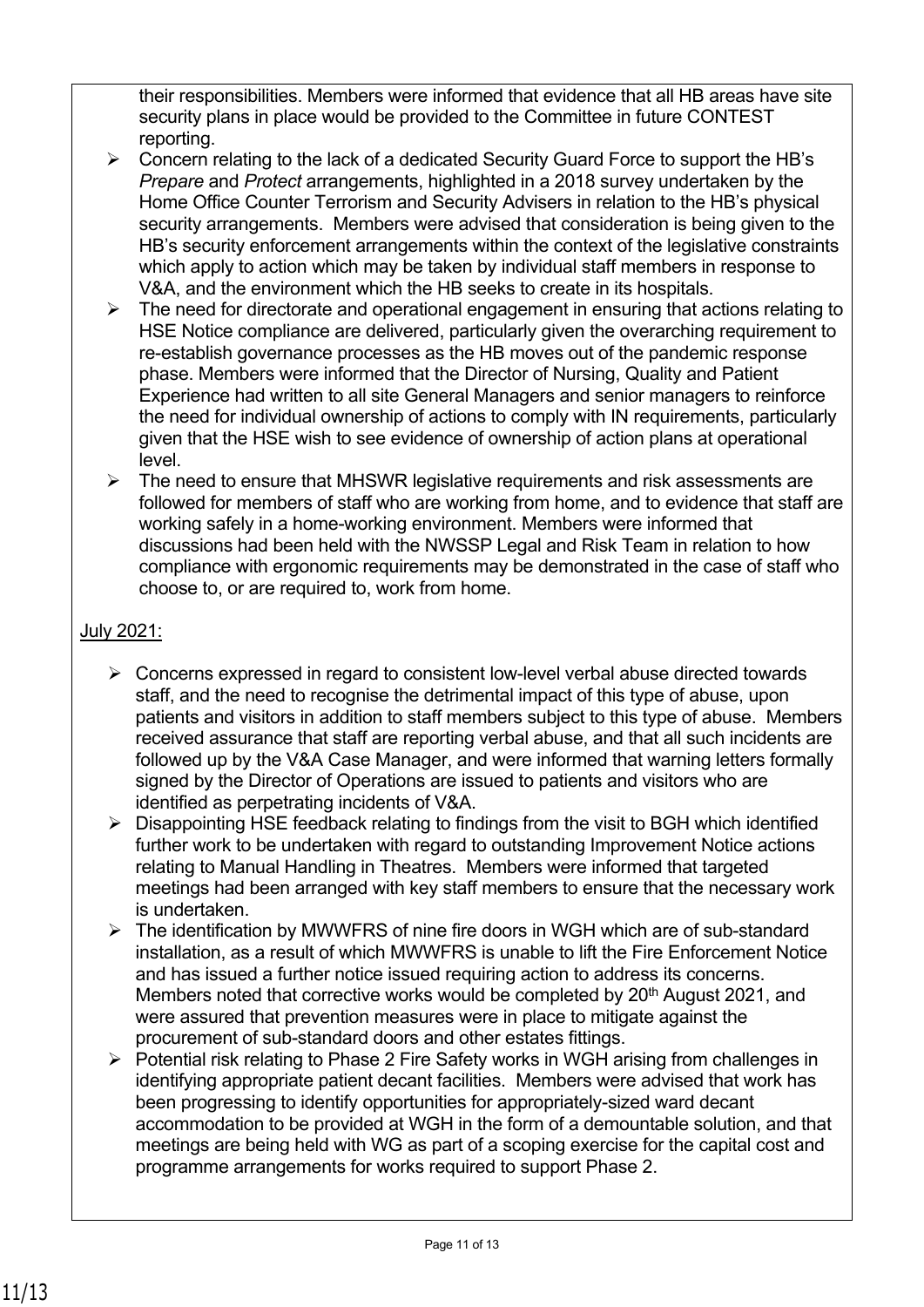# September 2021:

- $\triangleright$  The challenges impacting upon manual handling training associated with a lack of accommodation space within Ceredigion, resulting in the suspension of classroom based manual handling training for Ceredigion staff.
- $\triangleright$  Concerns raised by the HSE associated with leadership in BGH, which is being monitored as work progresses.

## November 2021:

- $\triangleright$  Concerns relating to the lack of a security guard force across acute hospital sites with a security report to be presented to the Executive Team prior to 31<sup>st</sup> December 2021, followed by a report to the Health & Safety Committee early in 2022.
- $\triangleright$  The significant progress made in terms of the actions required of the Health Board by the MWWFRS.
- $\triangleright$  The concerns raised by the HSE associated with leadership in BGH, reported in the previous HSC Update Report to Board, have been resolved.

### January 2022:

- $\triangleright$  Concerns relating to the inspection of hoist equipment. A further update will be presented to the HSC in March 2022 with representatives of the Clinical Engineering Team and Therapies & Health Science Department in attendance.
- ➢ Assurance was provided to the Board that work relating to COSHH and fire safety is being progressed, with a further update scheduled to be presented to the HSC.

### March 2022:

- ➢ A firm timescale for the development of a meaningful H&S dashboard/performance report is required.
- $\triangleright$  Assurance was received in terms of the improvements made relating to LOLER compliance since the previous HSC meeting.
- ➢ Assurance that a draft HDdUHB Security Management Policy Framework is being developed.
- $\triangleright$  The significant progress made in terms of fire safety compliance.
- ➢ Recognising inconsistencies in terms of risk scoring, this matter will be progressed as part of the risk review sessions being led by the Director or Operations and the Director of Nursing, Quality and Patient Experience.

### **Argymhelliad / Recommendation**

The Board is requested to endorse the Health & Safety Committee Annual Report 2021/22.

| <b>Amcanion: (rhaid cwblhau)</b><br>Objectives: (must be completed) |                |
|---------------------------------------------------------------------|----------------|
| Cyfeirnod Cofrestr Risg Datix a Sgôr                                | Not Applicable |
| Cyfredol:                                                           |                |
| <b>Datix Risk Register Reference and</b>                            |                |
| Score:                                                              |                |